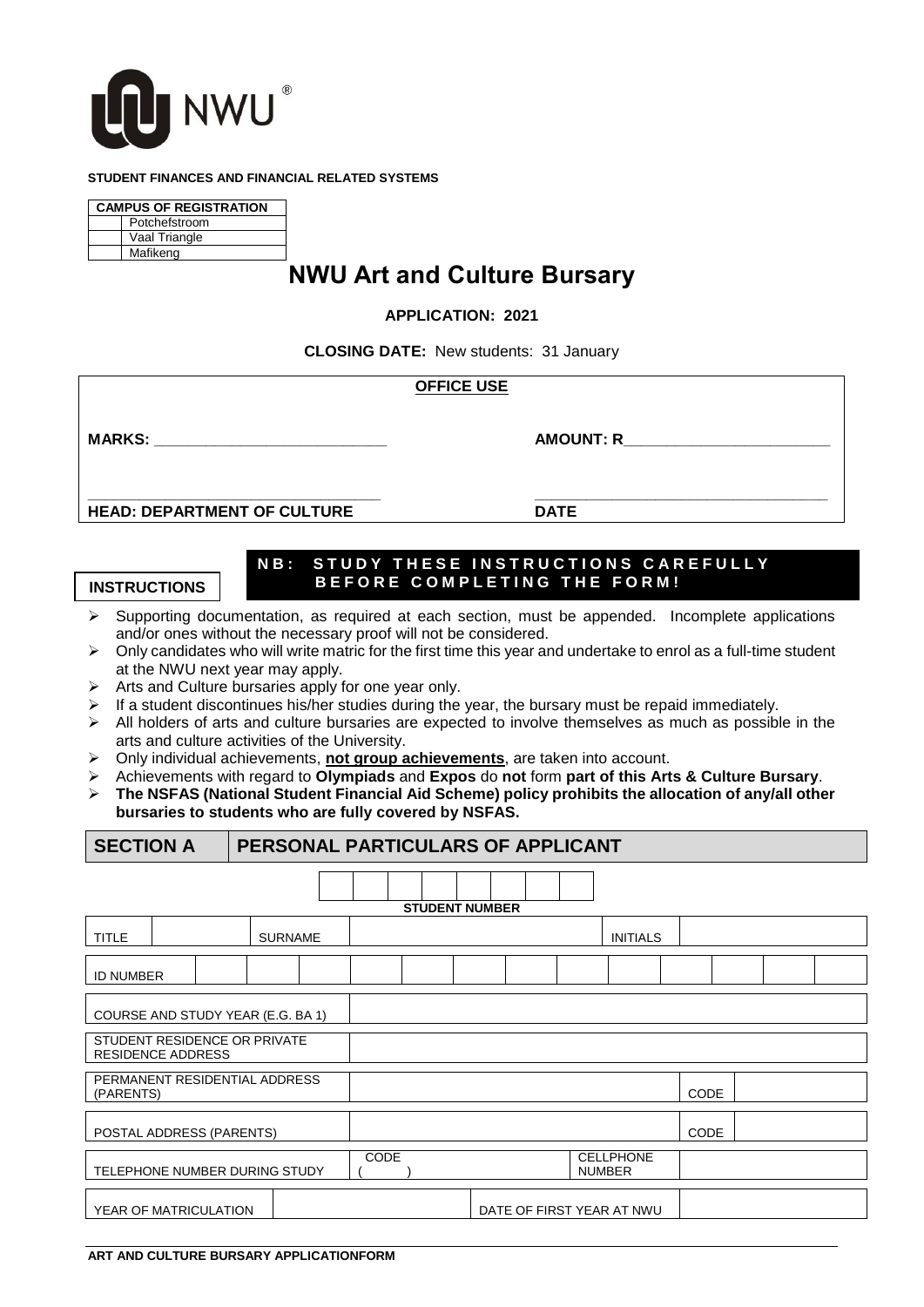|                                                                                                                                                      |                             |  |  | <b>UNIVERSITY NUMBER</b>                   |  |                                              |                               |                                                                   |                |                                                |  |
|------------------------------------------------------------------------------------------------------------------------------------------------------|-----------------------------|--|--|--------------------------------------------|--|----------------------------------------------|-------------------------------|-------------------------------------------------------------------|----------------|------------------------------------------------|--|
|                                                                                                                                                      |                             |  |  |                                            |  |                                              |                               |                                                                   |                |                                                |  |
| <b>SECTION B</b><br>ARTS AND CULTURAL PARTICIPATION AT SCHOOL                                                                                        |                             |  |  |                                            |  |                                              |                               |                                                                   |                |                                                |  |
|                                                                                                                                                      | (ONLY SINCE GRADE 8)        |  |  |                                            |  |                                              |                               |                                                                   |                |                                                |  |
| NB: OFFICIAL CONFIRMATION OF PARTICIPATION/POSITION MUST BE APPENDED BY WAY OF COPIES OF CERTIFICATES OR                                             |                             |  |  |                                            |  |                                              |                               |                                                                   |                |                                                |  |
| A LETTER/REPORT FROM THE HEADMASTER. MARK THE APPROPRIATE SPACE(S) OR COMPLETE THE SPACE WHERE<br><b>APPLICABLE</b>                                  |                             |  |  |                                            |  |                                              |                               |                                                                   |                |                                                |  |
| ONLY THE FOLLOWING ARE RECOGNISED FOR THIS BURSARY APPLICATION:                                                                                      |                             |  |  |                                            |  |                                              |                               |                                                                   |                |                                                |  |
| 1. MEMBER<br>EDITORIAL COMMITTEE                                                                                                                     |                             |  |  | <b>LEADERSHIP</b>                          |  |                                              |                               | EDITOR: SCHOOL NEWSPAPER                                          |                |                                                |  |
| <b>CHESS SOCIETY</b>                                                                                                                                 |                             |  |  |                                            |  |                                              | <b>CAPTAIN: CHESS SOCIETY</b> |                                                                   |                |                                                |  |
| <b>DEBATING SOCIETY</b>                                                                                                                              |                             |  |  |                                            |  |                                              |                               | <b>CHAIRPERSON: DEBATING SOCIETY</b>                              |                |                                                |  |
| <b>ORATORY SOCIETY</b>                                                                                                                               |                             |  |  |                                            |  |                                              |                               | <b>CHAIRPERSON: ORATORY SOCIETY</b>                               |                |                                                |  |
| <b>TRADITIONAL DANCES</b><br><b>WRITERS' SOCIETY</b>                                                                                                 |                             |  |  |                                            |  |                                              |                               | LEADER: TRADITIONAL DANCE<br><b>CHAIRPERSON: WRITER'S SOCIETY</b> |                |                                                |  |
|                                                                                                                                                      |                             |  |  |                                            |  |                                              |                               |                                                                   |                |                                                |  |
|                                                                                                                                                      |                             |  |  | <b>INDICATE</b>                            |  | <b>NUMBER OF</b><br><b>YEARS</b>             |                               | <b>YES</b>                                                        |                | <b>LEADING ROLE/SOLIST/LEADER</b><br><b>NO</b> |  |
| <b>SCHOOL CHOIR</b>                                                                                                                                  |                             |  |  |                                            |  |                                              |                               |                                                                   |                |                                                |  |
| <b>SCHOOL REVUE</b>                                                                                                                                  |                             |  |  |                                            |  |                                              |                               |                                                                   |                |                                                |  |
| <b>SCHOOL OPERETTA</b>                                                                                                                               |                             |  |  |                                            |  |                                              |                               |                                                                   |                |                                                |  |
| <b>SCHOOL MUSICAL</b>                                                                                                                                |                             |  |  |                                            |  |                                              |                               |                                                                   |                |                                                |  |
| <b>SCHOOL BAND</b>                                                                                                                                   |                             |  |  |                                            |  |                                              |                               |                                                                   |                |                                                |  |
| <b>SCHOOL ORCHESTRA</b><br><b>DRUM MAJORETTES</b>                                                                                                    |                             |  |  |                                            |  |                                              |                               |                                                                   |                |                                                |  |
| <b>CHEERLEADERS</b>                                                                                                                                  |                             |  |  |                                            |  |                                              |                               |                                                                   |                |                                                |  |
| <b>SCHOOL PLAY/DRAMA</b>                                                                                                                             |                             |  |  |                                            |  |                                              |                               |                                                                   |                |                                                |  |
|                                                                                                                                                      |                             |  |  |                                            |  |                                              |                               |                                                                   |                |                                                |  |
| 2. EXCEPTIONAL ARTS AND CULTURAL LEADERSHIP AT SCHOOL<br>MUSICAL DIRECTOR OF SCHOOL REVUE, OPERETTA, COMEDY, MUSICAL, ETC.                           |                             |  |  |                                            |  |                                              |                               |                                                                   |                |                                                |  |
| PLAY DIRECTOR OR WRITER OF SCHOOL PRODUCTION                                                                                                         |                             |  |  |                                            |  |                                              |                               |                                                                   |                |                                                |  |
| CHOREOGRAPHER OF SCHOOL ARTS PRODUCTION                                                                                                              |                             |  |  |                                            |  |                                              |                               |                                                                   |                |                                                |  |
|                                                                                                                                                      |                             |  |  |                                            |  |                                              |                               |                                                                   |                |                                                |  |
| 3. SPECIAL SCHOOL AWARDS FOR ARTS AND CULTURAL ACHIEVEMENTS (NOT ACADEMIC OR SPORT)                                                                  |                             |  |  |                                            |  |                                              | <b>NUMBER</b>                 |                                                                   | <b>REMARKS</b> |                                                |  |
|                                                                                                                                                      |                             |  |  |                                            |  | COLOURS FOR AN ARTS AND CULTURAL ACHIEVEMENT |                               |                                                                   |                |                                                |  |
| SPECIAL ARTS OR CULTURAL TROPHY                                                                                                                      |                             |  |  |                                            |  |                                              |                               |                                                                   |                |                                                |  |
| ARTS OR CULTURAL LEARNER/SCHOLAR OF THE YEAR                                                                                                         |                             |  |  |                                            |  |                                              |                               |                                                                   |                |                                                |  |
| 4. EXCEPTIONAL LEADERSHIP IN GENERAL, ACHIEVED AT SCHOOL                                                                                             |                             |  |  |                                            |  |                                              |                               |                                                                   |                |                                                |  |
| (FOR HEAD BOY/-GIRL/CHAIRPERSON OF STUDENT COUNCIL, A SEPARATE BURSARY IS AVAILABLE FOR WHICH A                                                      |                             |  |  |                                            |  |                                              |                               |                                                                   |                |                                                |  |
| <b>SEPARATE APPLICATION MUST BE SUBMITTED)</b><br>VICE-CHAIRPERSON/VICE-CAPTAIN OF SCHOOL                                                            |                             |  |  |                                            |  |                                              |                               |                                                                   |                |                                                |  |
| <b>HEAD BOY/-GIRL OF HOSTEL</b>                                                                                                                      |                             |  |  |                                            |  |                                              |                               |                                                                   |                |                                                |  |
|                                                                                                                                                      |                             |  |  |                                            |  |                                              |                               |                                                                   |                |                                                |  |
| <b>SECTION C</b>                                                                                                                                     |                             |  |  | EXTRAMURAL ARTS AND CULTURAL PARTICIPATION |  |                                              |                               |                                                                   |                |                                                |  |
|                                                                                                                                                      | <b>(ONLY SINCE GRADE 8)</b> |  |  |                                            |  |                                              |                               |                                                                   |                |                                                |  |
| NB: OFFICIAL CONFIRMATION OF PARTICIPATION/AWARD MUST BE APPENDED BY WAY OF CERTIFICATES/LETTERS.                                                    |                             |  |  |                                            |  |                                              |                               |                                                                   |                |                                                |  |
| CERTIFIED COPIES ARE ACCEPTABLE. NOTE THAT THE ACHIEVEMENTS SPECIFIED BELOW WILL NOT BE CONSIDERED<br>WITHOUT THE NECESSARY SUPPORTING DOCUMENTATION |                             |  |  |                                            |  |                                              |                               |                                                                   |                |                                                |  |
| 1. JUNIOR CITY COUNCILS                                                                                                                              |                             |  |  |                                            |  | <b>INDICATE</b>                              |                               |                                                                   |                |                                                |  |
| <b>MEMBER</b>                                                                                                                                        |                             |  |  |                                            |  |                                              |                               |                                                                   |                |                                                |  |
| <b>DEPUTY MAYOR</b>                                                                                                                                  |                             |  |  |                                            |  |                                              |                               |                                                                   |                |                                                |  |
| <b>MAYOR</b>                                                                                                                                         |                             |  |  |                                            |  |                                              |                               |                                                                   |                |                                                |  |
| 2. NATIONALLY RECOGNISED CULTURAL YOUTH MOVEMENTS E.G. BOY SCOUTS, GIRL GUIDES, VOORTREKKERS, LAND                                                   |                             |  |  |                                            |  |                                              |                               |                                                                   |                |                                                |  |
| SERVICE ETC. (NO CHURCH YOUTH ORGANISATIONS)<br>NAME OF MOVEMENT                                                                                     |                             |  |  |                                            |  |                                              |                               |                                                                   |                |                                                |  |
| YEARS INVOLVED                                                                                                                                       |                             |  |  |                                            |  |                                              |                               |                                                                   |                |                                                |  |
| <b>HIGHEST ACHIEVEMENT</b>                                                                                                                           |                             |  |  |                                            |  |                                              |                               |                                                                   |                |                                                |  |

٦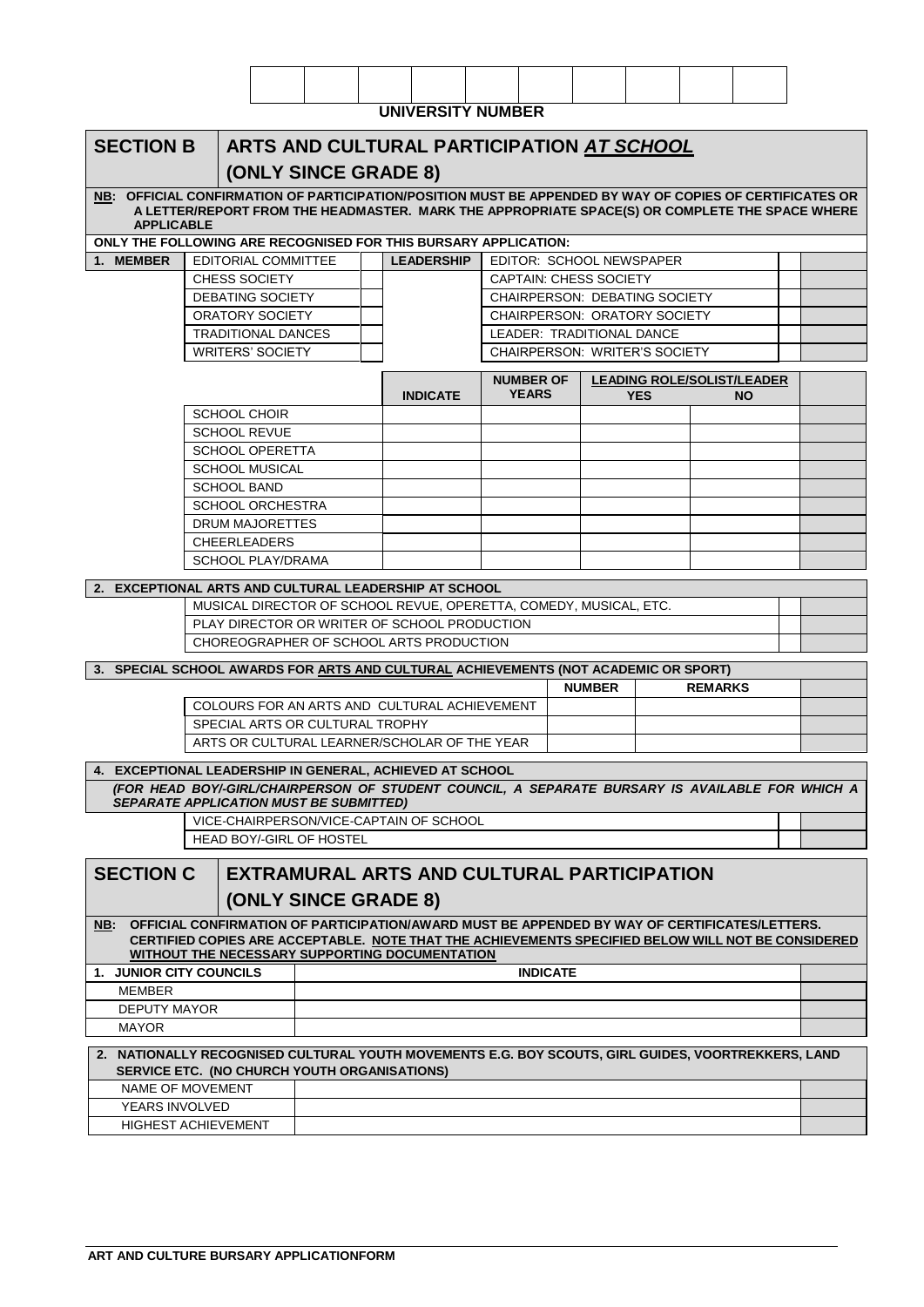| 3. ARTS AND CULTURAL COMPETITIONS (NOT GROUP, ONLY INDIVIDUAL PARTICIPATION SINCE GRADE 8)       |            |                     |     |                 |             |  |  |
|--------------------------------------------------------------------------------------------------|------------|---------------------|-----|-----------------|-------------|--|--|
| 3.1 LOCAL EISTEDDFODS/ART COMPETITIONS:                                                          |            |                     |     |                 |             |  |  |
| MENTION NUMBER OF GOLD, A+ OR A (MAXIMUM OF 8) AWARDS                                            |            |                     |     |                 |             |  |  |
| 3.2 NATIONAL TALENT COMPETITIONS E.G. ATKV CRESCENDO/MUZIQ/IDOLS/ZING ETC. BUT NOT SCHOOL        |            |                     |     |                 |             |  |  |
|                                                                                                  |            |                     |     |                 |             |  |  |
| NAME OF COMPETITION                                                                              |            |                     |     |                 |             |  |  |
| ART GENRE (E.G. SINGING, DANCING, COMPOSING,<br><b>INSTRUMENTAL ETC.)</b>                        |            |                     |     |                 |             |  |  |
|                                                                                                  |            |                     |     |                 |             |  |  |
| <b>HIGHEST ACHIEVEMENT</b>                                                                       |            |                     |     |                 |             |  |  |
| 4. RECOGNISED PROVINCIAL AND NATIONAL YOUTH CHOIRS (NOT LOCAL OR SCHOOL CHOIRS)                  |            |                     |     |                 |             |  |  |
|                                                                                                  |            |                     |     |                 |             |  |  |
| NAME OF PROVINCIAL YOUTH CHOIR                                                                   |            |                     |     |                 |             |  |  |
|                                                                                                  |            |                     |     |                 |             |  |  |
| NAME OF CONDUCTOR                                                                                |            |                     |     |                 |             |  |  |
|                                                                                                  |            |                     |     |                 |             |  |  |
| NUMBER OF MEMBERSHIP YEARS                                                                       |            | <b>FROM</b>         |     |                 | то          |  |  |
| <b>SOLOIST</b><br><b>YES</b><br>NO.                                                              |            | <b>VOICE GROUP:</b> |     |                 |             |  |  |
| HAVE YOU EVER BEEN A MEMBER OF THE NATIONAL                                                      |            |                     |     |                 |             |  |  |
| YOUTH CHOIR?                                                                                     | <b>YES</b> |                     | NO. |                 | <b>YEAR</b> |  |  |
|                                                                                                  |            |                     |     |                 |             |  |  |
| 5. RECOGNISED PROVINCIAL AND NATIONAL YOUTH ORCHESTRAS (NOT LOCAL/SCHOOL ORCHESTRAS)             |            |                     |     |                 |             |  |  |
| NAME OF YOUTH ORCHESTRA                                                                          |            |                     |     |                 |             |  |  |
|                                                                                                  |            |                     |     |                 |             |  |  |
| NAME OF CONDUCTOR                                                                                |            |                     |     |                 |             |  |  |
|                                                                                                  |            |                     |     |                 |             |  |  |
| NUMBER OF MEMBERSHIP YEARS                                                                       |            | <b>FROM</b>         |     |                 | TO          |  |  |
| <b>INSTRUMENT</b>                                                                                |            |                     |     |                 |             |  |  |
| HAVE YOU EVER BEEN A MEMBER OF THE NATIONAL                                                      |            |                     |     |                 |             |  |  |
| YOUTH ORCHESTRA?                                                                                 | <b>YES</b> |                     | NO  |                 | YEAR        |  |  |
| 6. PROVINCIAL AND NATIONAL DEBATING/ORATORY AND TOASTMASTER COMPETITIONS (NOT SCHOOL)            |            |                     |     |                 |             |  |  |
|                                                                                                  |            |                     |     |                 |             |  |  |
| NAME OF COMPETITION                                                                              |            |                     |     |                 |             |  |  |
| WHICH OF THE FOLLOWING WAS YOUR HIGHEST                                                          |            |                     |     |                 |             |  |  |
| ACHIEVEMENT IN THE ABOVE-MENTIONED COMPETITION?                                                  |            |                     |     | <b>INDICATE</b> |             |  |  |
| 1. REGIONAL/PROVINCIAL PARTICIPATION                                                             |            |                     |     |                 |             |  |  |
| 2. REGIONAL/PROVINCIAL RUNNER UP                                                                 |            |                     |     |                 |             |  |  |
| 3. REGIONAL/PROVINCIAL WINNER<br>4. NATIONAL PARTICIPATION                                       |            |                     |     |                 |             |  |  |
|                                                                                                  |            |                     |     |                 |             |  |  |
| 5. NATIONAL RUNNER-UP<br>6. NATIONAL WINNER                                                      |            |                     |     |                 |             |  |  |
|                                                                                                  |            |                     |     |                 |             |  |  |
| 7. PROVINCIAL/NATIONAL CHESS COMPETITIONS (NOT SCHOOL)                                           |            |                     |     |                 |             |  |  |
| WHICH OF THE FOLLOWING WAS YOUR HIGHEST<br>ACHIEVEMENT IN THE ABOVE-MENTIONED COMPETITION?       |            |                     |     | <b>INDICATE</b> |             |  |  |
| 1. REGIONAL PARTICIPATION                                                                        |            |                     |     |                 |             |  |  |
| 2. REGIONAL/PROVINCIAL WINNER                                                                    |            |                     |     |                 |             |  |  |
| 3. NATIONAL PARTICIPATION                                                                        |            |                     |     |                 |             |  |  |
| 4. NATIONAL RUNNER-UP                                                                            |            |                     |     |                 |             |  |  |
| 5. NATIONAL WINNER                                                                               |            |                     |     |                 |             |  |  |
|                                                                                                  |            |                     |     |                 |             |  |  |
| 8. ANY OTHER NATIONAL OR INTERNATIONAL ARTS AND CULTURAL ACHIEVEMENTS OR AWARDS NOT COVERED HERE |            |                     |     |                 |             |  |  |
| <b>BUT WORTH MENTIONING</b>                                                                      |            |                     |     |                 |             |  |  |
|                                                                                                  |            |                     |     |                 |             |  |  |
|                                                                                                  |            |                     |     |                 |             |  |  |
|                                                                                                  |            |                     |     |                 |             |  |  |